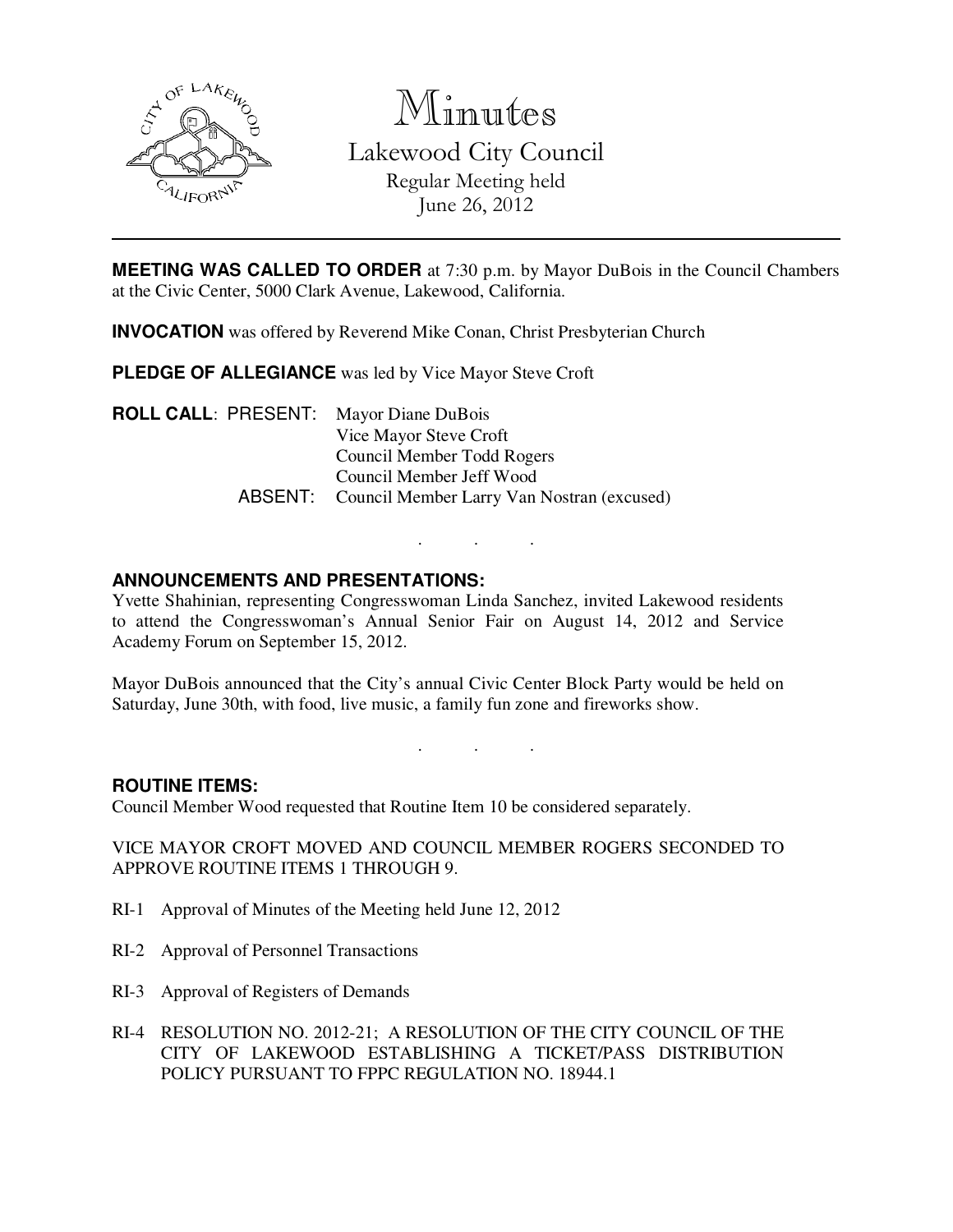#### **ROUTINE ITEMS:** Continued

- RI-5 RESOLUTION NO. 2012-22; A RESOLUTION OF THE CITY COUNCIL OF THE CITY OF LAKEWOOD ESTABLISHING DISABLED PERSON DESIGNATED PARKING ON THE WEST SIDE OF AUTRY AVENUE WITHIN THE CITY OF LAKEWOOD
- RI-6 Approval of Lease of Water Rights to South Montebello Irrigation District and Sativa L.A. County Water District
- RI-7 Approval of Purchase of Playground Equipment for Bloomfield Park
- RI-8 Approval of Report of Monthly Investment Transactions
- RI-9 RESOLUTION NO. 2012-23; A RESOLUTION OF THE CITY COUNCIL OF THE CITY OF LAKEWOOD ESTABLISHING BAIL AMOUNTS, AS LISTED IN ATTACHMENT A, FOR VIOLATIONS OF SECTIONS 3250.2 THROUGH 5204.A OF THE LAKEWOOD MUNICIPAL CODE

THERE BEING NO OBJECTION, IT WAS SO ORDERED.

RI-10 Approval of Reappointment to the Southeast Los Angeles County Workforce Investment Board of Directors

Council Member Wood stated that he wanted to acknowledge the service of Linda Quarto as the City's representative on the Southeast Los Angeles County Workforce Investment Board and express appreciation for her willingness to continue to serve.

COUNCIL MEMBER WOOD MOVED AND VICE MAYOR CROFT SECONDED TO APPROVE ROUTINE ITEM 10. THERE BEING NO OBJECTION, IT WAS SO ORDERED.

. . .

# **1.1 • THE BUDGET FOR FISCAL YEAR 2012-13**

City Manager Howard Chambers displayed slides and reported that following a six-month process, a \$66,279,188 balanced budget was presented for the City Council's approval. He reviewed the present economic climate, including the recession/recovery and unemployment rate, noting that it was impossible to know what to expect next from Sacramento. He also reviewed the ten focus areas of the budget: 1) Budget for Sustainability; 2) Keep Lakewood Safe; 3) Preserve Neighborhood Quality of Life; 4) Foster a Sense of Community; 5) Promote Economic Vitality; 6) Secure Fiscal Resources; 7) Government Transparency; 8) Hold on to Local Authority; 9) Protect the Environment; and 10) Capital Improvements.

Captain Merrill Ladenheim, Commander of the Lakewood Sheriff's Station, presented an overview of the challenges facing law enforcement in the coming year. He stated economic challenges would be negated through efficiencies in technology, staffing and service delivery. He noted that the mobile digital communication system was being converted to a new computer program, scheduled for completion in August, which would allow deputies to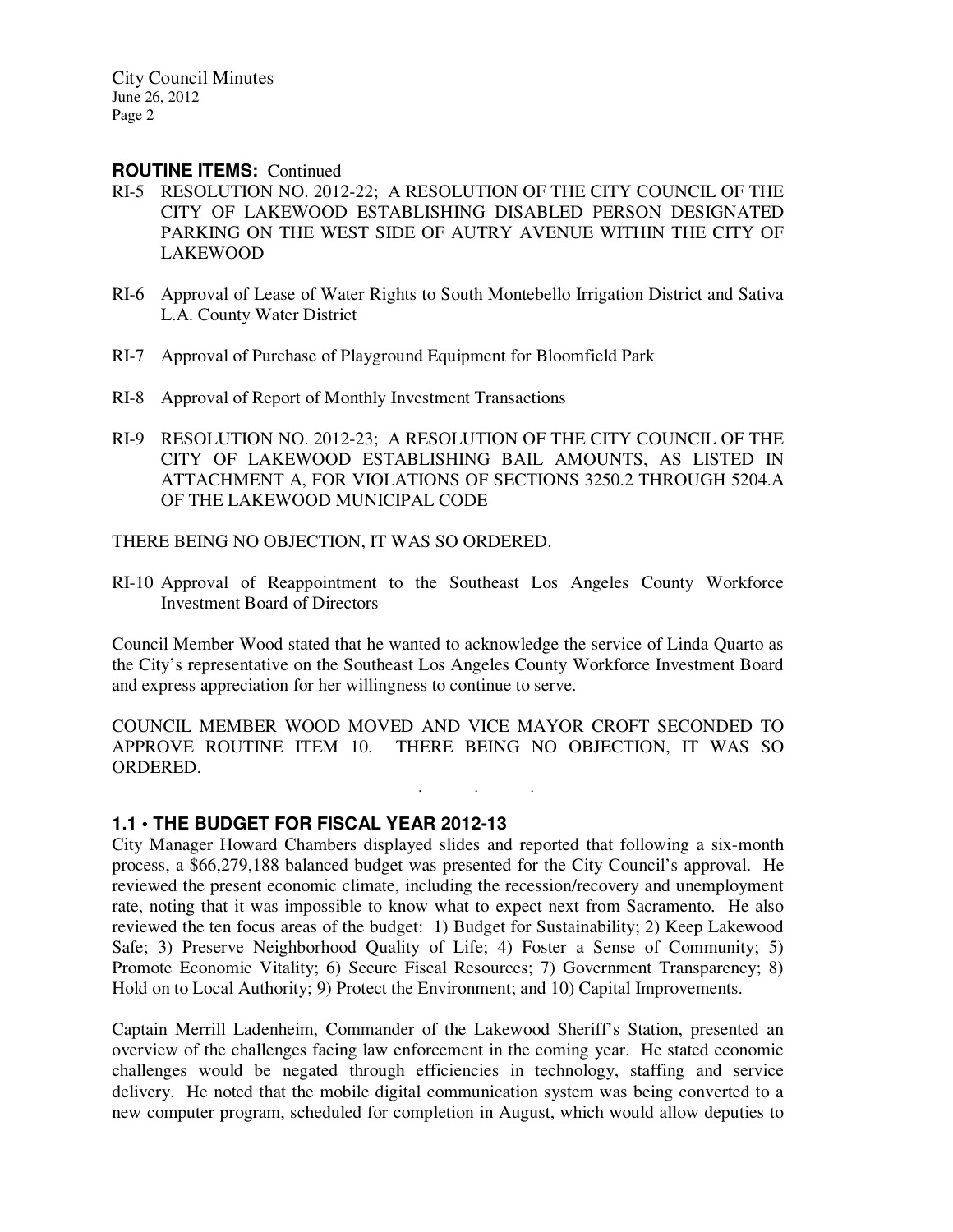# **1.1 • THE BUDGET FOR FISCAL YEAR 2012-13** - Continued

verify identification and fingerprints, write reports, and access crime mapping in the field from their vehicles. He stated that the training program run through the Station provided for many two-man training units, allowing for better coverage of the City. He noted that the response time for the Station was 33 percent better than most of the County. He concluded by thanking the City Council for their continuing support and for providing the Station staff with the tools needed to do their best work.

City Attorney Steve Skolnik stated that all of the resolutions and agreement items enumerated under Item 1.1 were part of the City budget and could be considered at one time if the Council so wished.

Council Member Rogers stated that he was proud and grateful to serve as a member of the City Council. He noted that this was possibly the worst era in California government and that the legislature seemed intent upon imposing a vision that was inconsistent with the wants and needs of most Californians. He noted some of the things that made Lakewood unique, such as: fully funded law enforcement; 97 percent of residential streets repaved; quality service at City Hall; great parks with free sports programs; and new businesses continuing to come to Lakewood. He listed three primary obligations of the City Council to maintain the quality of life for Lakewood residents: Do not gouge residents with unnecessary fees; It's our job to pass budgets that make life better for residents; and Work to keep Lakewood a place where people want to live, play, work and raise their families. He concluded by stating that he appreciated his colleagues who were able to work well together, and even disagree in an agreeable way.

Vice Mayor Croft stated that the final budget presented here proved that passing a balanced budget was something that could be done and that it was possible to live within your means. He further stated that with the help of a professional staff, it was possible to anticipate and make plans, rather than just reacting. He noted that investing in the City's infrastructure saved money in the long term, like paving streets prevented potholes and replacing water mains prevented expensive line breaks. He stated that unlike representatives at the State level, this City was home to each of the Council Members and they were accountable to the residents. He reported that when asked how they were able to meet and surmount the challenges, his response was that the budget was drafted using conservative estimates and no gimmicks. That focus was kept on safety and the quality of life – the things that made people want to live here and stay here. The use of innovation to look for ways to do more with less and maintain service levels.

Council Member Wood stated that these were times with many challenges and that he was proud of the City Council for tackling those challenges head-on. He stated that he was grateful for the conservative budgeting practices of past city councils, for the support of the City staff, and for the great and responsive contract partners of the City. He noted signs of Lakewood's economic health such as the Shop Lakewood program whose success was reflected in increased retail sales, with new stores coming in to the City and new people wanting to move here. He closed by stating that the Council would continue to look for opportunities for creative solutions to ensure financial security.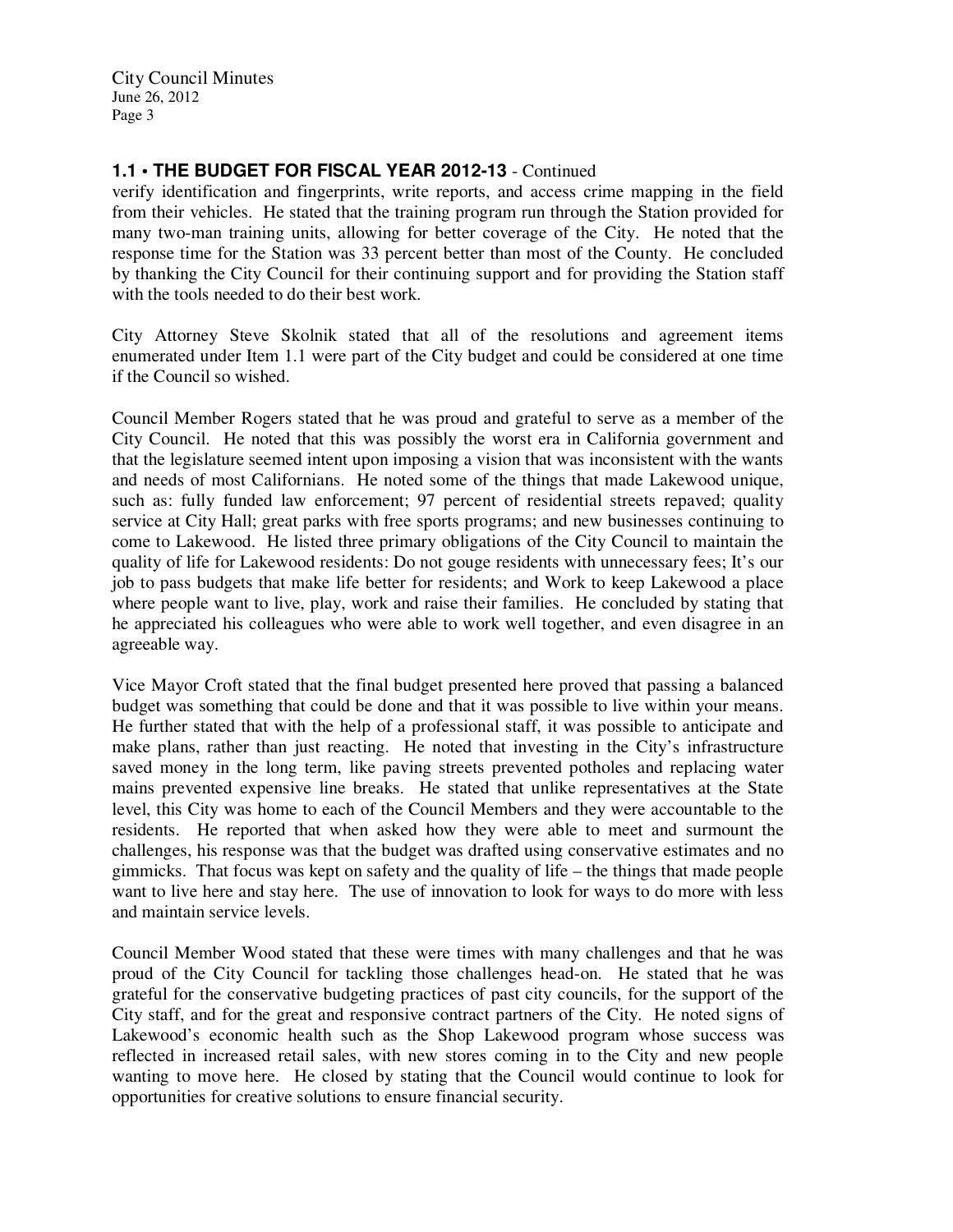# **1.1 • THE BUDGET FOR FISCAL YEAR 2012-13** - Continued

Mayor DuBois thanked her colleagues for their comments and stated that she was in agreement and that it was a pleasure to serve with them.

Mayor DuBois opened the public hearing at 8:26 p.m. and called for anyone in the audience wishing to address the City Council on this matter. There was no response.

c. RESOLUTION NO. 2012-24; A RESOLUTION OF THE CITY COUNCIL OF THE CITY OF LAKEWOOD AMENDING THE BUDGET FOR FISCAL YEAR 2011-2012, AND AUTHORIZING THE APPROPRIATION OF RESERVE FUNDS INTO APPROPRIATE FUNDS AS OF JUNE 30, 2012

d. RESOLUTION NO. 2012-25; A RESOLUTION OF THE CITY COUNCIL OF THE CITY OF LAKEWOOD DETERMINING THE TOTAL ANNUAL APPROPRIATION SUBJECT TO LIMITATION OF THE CITY OF LAKEWOOD FOR THE FISCAL YEAR 2012-2013

e. RESOLUTION NO. 2012-26; A RESOLUTION OF THE CITY COUNCIL OF THE CITY OF LAKEWOOD ADOPTING THE BUDGET AND APPROPRIATING REVENUE FOR THE FISCAL YEAR 2012-2013

1) RESOLUTION NO. 2012-27; A RESOLUTION OF THE CITY COUNCIL OF THE CITY OF LAKEWOOD AUTHORIZING THE DIRECTOR OF ADMINISTRATIVE SERVICES TO CERTIFY TO CITY LIGHT AND POWER LAKEWOOD, INC., THAT BASIC FEE PAYMENTS HAVE BEEN INCLUDED IN THE BUDGET

RESOLUTION NO. 2012-28; A RESOLUTION OF THE CITY COUNCIL OF THE CITY OF LAKEWOOD AUTHORIZING THE DIRECTOR OF ADMINISTRATIVE SERVICES TO CERTIFY TO CITY LIGHT AND POWER LAKEWOOD, INC., THAT BASIC FEE PAYMENTS HAVE BEEN INCLUDED IN THE BUDGET

- 2) Adoption of Governmental Fund Balance Policy
- 3) RESOLUTION NO. 2012-29; A RESOLUTION OF THE CITY COUNCIL OF THE CITY OF LAKEWOOD AMENDING RESOLUTION NO. 2002-38 PERTAINING TO EMPLOYEE BENEFITS AND THE CLASSIFICATION AND COMPENSATION OF CITY OFFICERS AND EMPLOYEES, AND ESTABLISHING EMPLOYEE BENEFITS, DEFINING THE CONDITIONS AND HOURS OF EMPLOYMENT, AND ADOPTING A CLASSIFICATION AND COMPENSATION PLAN FOR CITY OFFICERS AND EMPLOYEES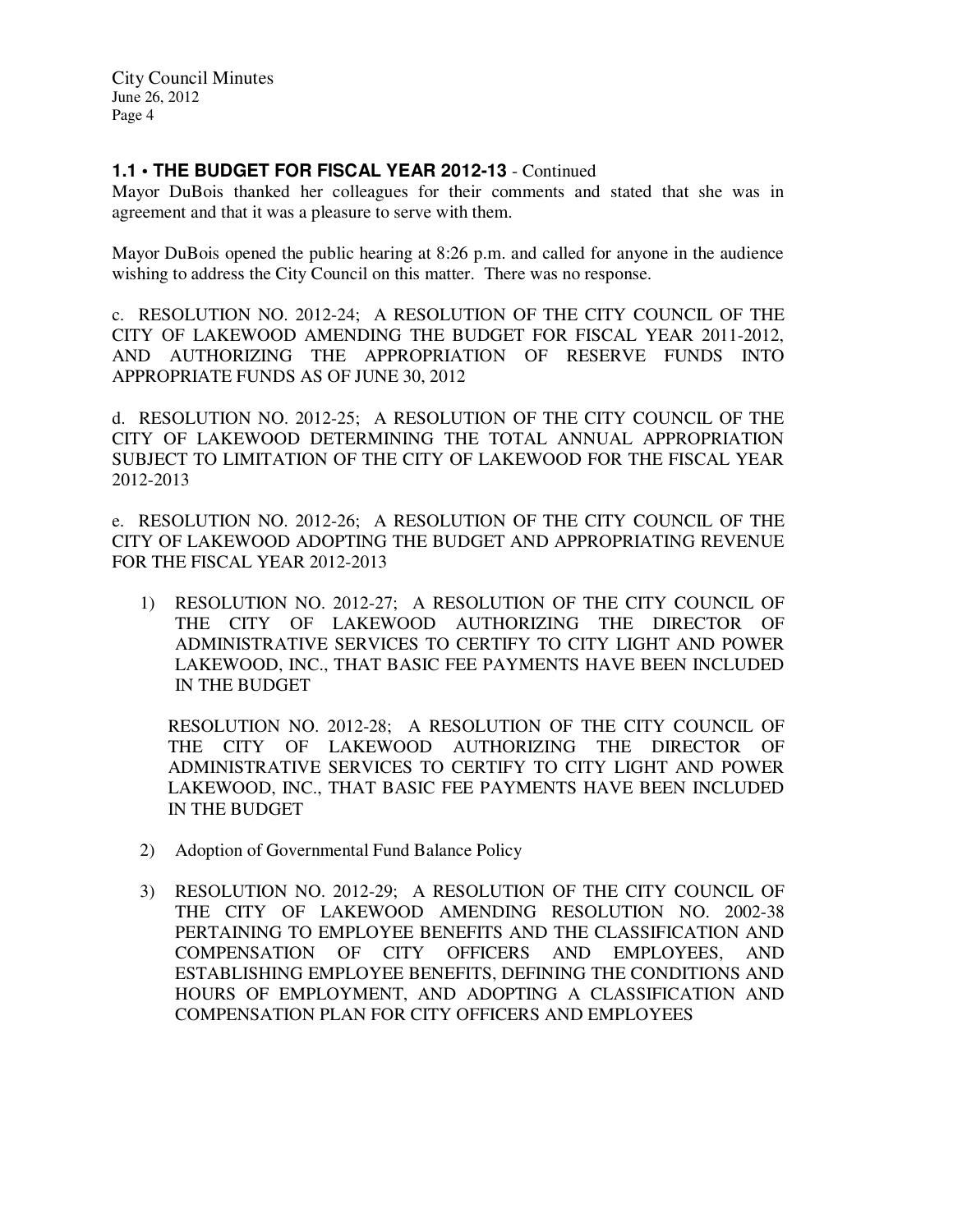- **1.1 THE BUDGET FOR FISCAL YEAR 2012-13**  Continued
	- 4) RESOLUTION NO. 2012-30; A RESOLUTION OF THE CITY COUNCIL OF THE CITY OF LAKEWOOD REPEALING RESOLUTION NO. 2011-34 PERTAINING TO HOURLY RATED PART-TIME EMPLOYEES AND ENACTING A PERSONNEL RESOLUTION ESTABLISHING THE COMPENSATION, RULES AND REGULATIONS PERTAINING TO HOURLY-RATED PART-TIME EMPLOYEES
	- 5) RESOLUTION NO. 2012-31; A RESOLUTION OF THE CITY COUNCIL OF THE CITY OF LAKEWOOD AMENDING THE PERSONNEL RULES, REGULATIONS AND PROCEDURES PERTAINING TO USE OF CITY VEHICLES AND EQUIPMENT
	- 6) RESOLUTION NO. 2012-32; A RESOLUTION OF THE CITY COUNCIL OF THE CITY OF LAKEWOOD AMENDING AND RENEWING A COMMUNITY RECREATION PROGRAM AGREEMENT WITH THE ABC UNIFIED SCHOOL DISTRICT
	- 7) RESOLUTION NO. 2012-33; A RESOLUTION OF THE CITY COUNCIL OF THE CITY OF LAKEWOOD RENEWING AN AGREEMENT BETWEEN THE CITY OF LAKEWOOD AND COMMUNITY FAMILY GUIDANCE CENTER PROVIDING COUNSELING SERVICES FOR FAMILIES AND JUVENILE RESIDENTS OF THE CITY OF LAKEWOOD FOR THE FISCAL YEAR 2012- 2013
	- 8) RESOLUTION NO. 2012-34; A RESOLUTION OF THE CITY COUNCIL OF THE CITY OF LAKEWOOD RENEWING THE AGREEMENT BETWEEN THE CITY OF LAKEWOOD AND THE HUMAN SERVICES ASSOCIATION (HAS) TO PROVIDE SERVICES FOR SENIOR ADULT RESIDENTS OF THE CITY OF LAKEWOOD FOR THE FISCAL YEAR 2012-2013
	- 9) RESOLUTION NO. 2012-35; A RESOLUTION OF THE CITY COUNCIL OF THE CITY OF LAKEWOOD RENEWING AN AGREEMENT BETWEEN THE CITY OF LAKEWOOD AND LAKEWOOD MEALS ON WHEELS FOR THE FISCAL YEAR 2012-2013
	- 10) RESOLUTION NO. 2012-36; A RESOLUTION OF THE CITY COUNCIL OF THE CITY OF LAKEWOOD RENEWING AN AGREEMENT BETWEEN THE CITY OF LAKEWOOD AND THE PATHWAYS VOLUNTEER HOSPICE, INC. PROVIDING SERVICES FOR TERMINALLY ILL RESIDENTS OF THE CITY OF LAKEWOOD FOR THE FISCAL YEAR 2012-2013
	- 11) Approval of Agreement with Trend Offset Printing for Catalog Publications

12) Approval of Agreements with TruGreen LandCare for Median Landscape Maintenance and Mowing Services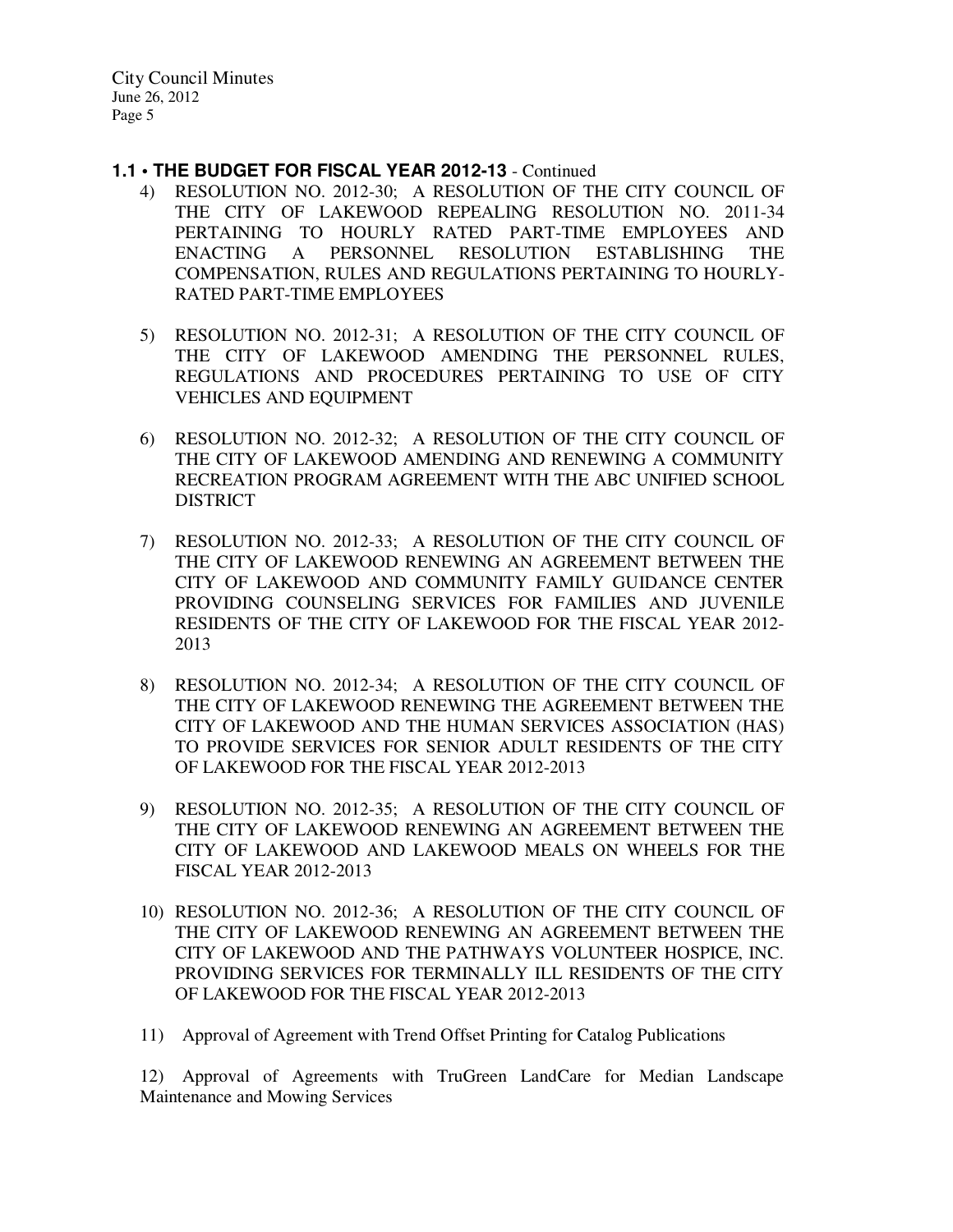### **1.1 • THE BUDGET FOR FISCAL YEAR 2012-13** - Continued

13) Approval of Professional Services Agreement with Dive/Corr, Inc. for Water Storage Facility Inspection

14) Approval of Agreement with ID Modeling for Water Hydraulic Model Maintenance

15) Approval of Agreement with Macro Automatics for SCADA Telemetry System Maintenance

16) Approval of Agreement with Macro Automatics for SCADA Programmable Logic Controller Replacement Project

17) Approval of Agreement with Water Well Supply for Maintenance of Water Production Facilities

18) Approval of Agreement with HTS Environmental Services for Hazardous Material Disposal

19) Approval of Professional Services Agreement with Pureflow Filtration Div. for Well 27 Treatment Plant Maintenance

20) Approval of Extension of Agreement for Engineering Services with Associated Soils Engineering

21) Approval of Extension of Agreement for Construction Management/Inspection Services with BDA Associates

22) Approval of Extension of Agreement for Hardscape Maintenance with CJ Construction

23) Approval of Extension of Agreement for Emergency Services with Har-Bro, Inc.

24) Approval of Extension of Agreement for Elevator Maintenance and Repair Services with Liftech Elevator Services

25) Approval of Extension of Agreement for Transportation Planning and Engineering Services Agreement with LSA Associates, Inc.

26) Approval of Extension of Agreement for Electrical Contracting Services with Fineline Electric

27) Approval of Extension of Agreement with Musco Lighting for Athletic Field Lighting Services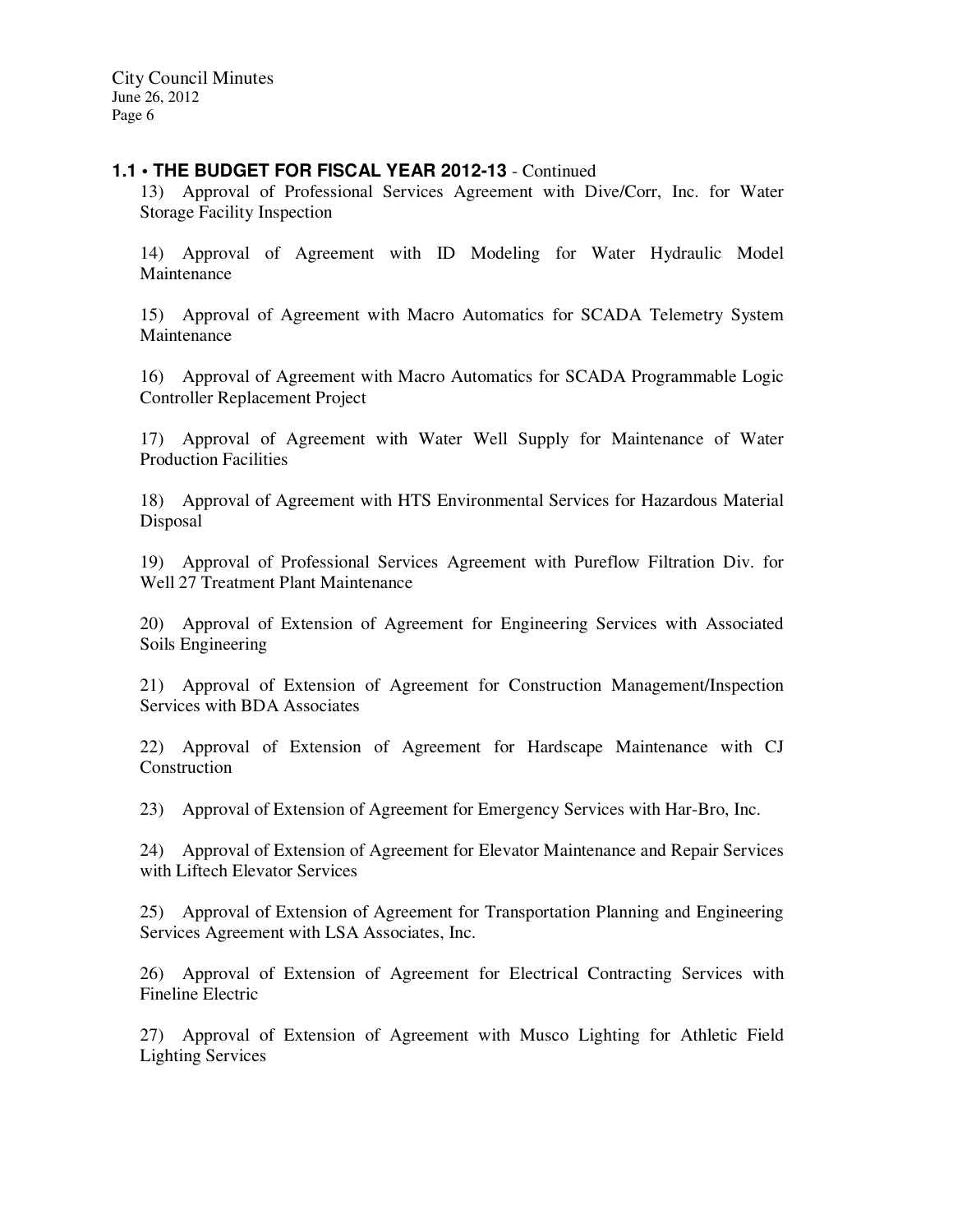### **1.1 • THE BUDGET FOR FISCAL YEAR 2012-13** - Continued

28) Approval of Extension of Agreement for Engineering and Traffic Survey Services with Newport Traffic Studies

29) Approval of Amendment to Agreement for Engineering Services with Reedcorp Engineering

30) Approval of Extension of Agreement for Environmental Services with S.C.S. **Consultants** 

31) Approval of Extension of Agreement for Street Banner Marketing Program with Sierra Installations, Inc.

32) Approval of Renewal of Agreement for Hardscape Maintenance Services with Silvia Construction, Inc.

33) Approval of Extension of Agreement for HVAC Preventative Maintenance Services with Velocity Air Engineering

34) Approval of Amendment to Agreement with Stanley Convergent Security Specialists

35) Approval of Extension of Agreement for Specialty Refrigeration Maintenance and Repair Services with AireRite Air Conditioning and Refrigeration, Inc.

36) Approval of Extension of Service Provider Agreement with Huizar & Associates

37) Approval of Agreement for Document Imaging System Maintenance and Support

38) Approval of Amendment to Agreement for Helicopter Maintenance with STEAM Aircraft

39) Approval of Renewal of Agreement for Safety Consulting Services with Pacific EH&S Services, Inc.

40) Approval of Agreement with Western Printing and Graphics for Preparation of City Informational Periodicals

41) Approval of Extension of Reimbursement Agreement for Long Beach Transit Fixed Route and Dial-A-Lift Services

42) Approval of Renewal of Agreement with Fair Housing Consulting Services

43) Approval of Agreement for the Fix Up/Paint Up Program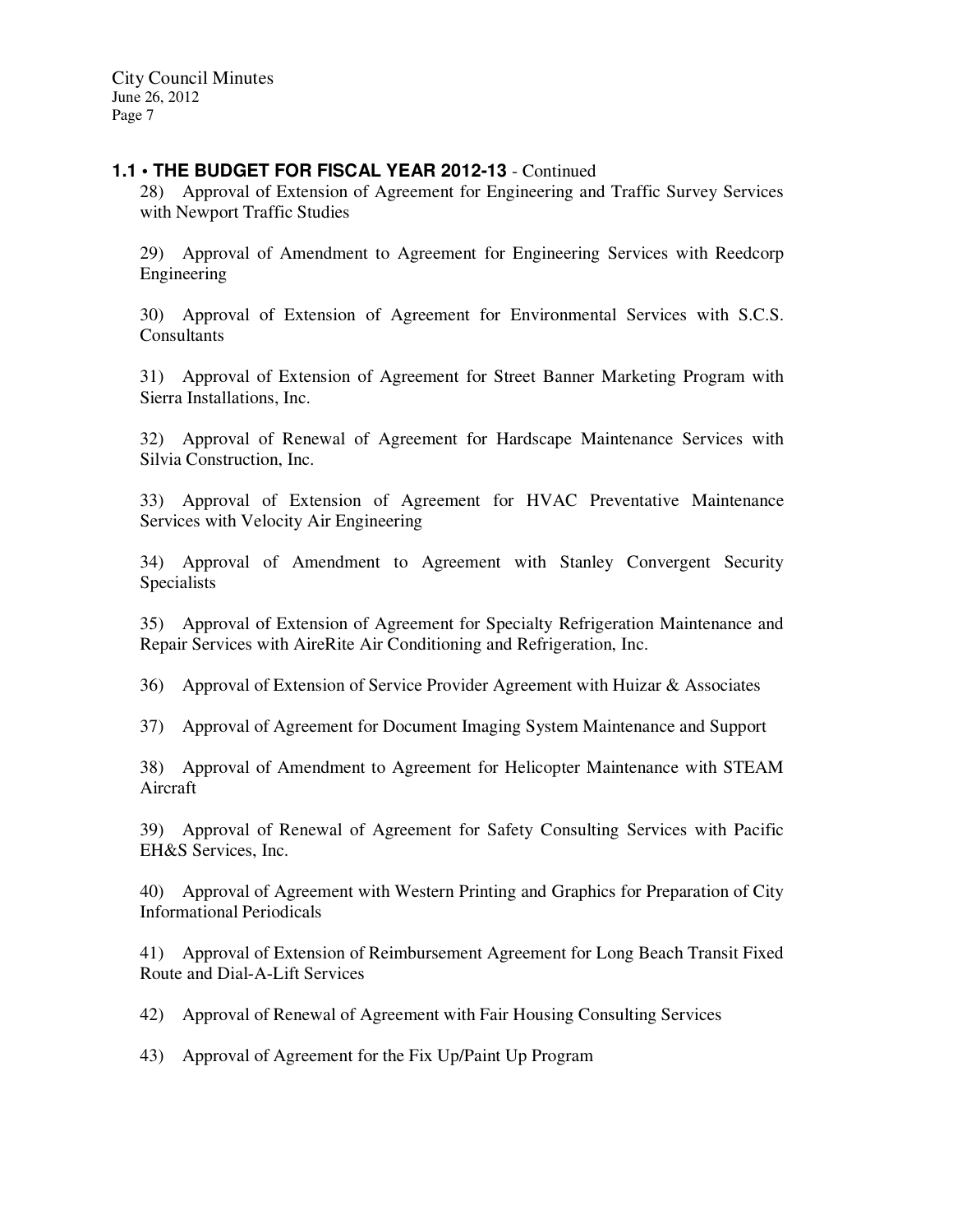#### **1.1 • THE BUDGET FOR FISCAL YEAR 2012-13** - Continued

- 44) RESOLUTION NO. 2012-37; A RESOLUTION OF THE CITY COUNCIL OF THE CITY OF LAKEWOOD TO ESTABLISH RESIDENTIAL REFUSE RATES FOR THE CURRENT FISCAL YEAR
- 45) RESOLUTION NO. 2012-38; A RESOLUTION OF THE CITY COUNCIL OF THE CITY OF LAKEWOOD AMENDING THE "NORMAL QUANTITATIVE RATE" CONTAINED IN SECTION 10 OF THE CITY'S "WATER SERVICE PROCEDURE MANUAL"

46) Approval of Amendment to Agreement for Refuse Collection with EDCO Waste Services

47) Approval of Amendment to Agreement for Information Technology Support with Brea IT

48) Approval of Agreement with White Nelson Diehl Evans LLP for Audit Services

COUNCIL MEMBER ROGERS MOVED AND COUNCIL MEMBER WOOD SECONDED TO APPROVE ITEMS C, D, AND E.1 THROUGH E.48. UPON ROLL CALL VOTE, THE MOTION WAS APPROVED:

AYES: COUNCIL MEMBERS: Croft, Wood, Rogers and DuBois NAYS: COUNCIL MEMBERS: None ABSENT: COUNCIL MEMBERS: Van Nostran

# **SUCCESSOR AGENCY ACTIONS**

1. Approval of Agreement with White Nelson Diehl Evans LLP for Audit Services VICE MAYOR CROFT MOVED AND COUNCIL MEMBER ROGERS SECONDED TO APPROVE AN AGREEMENT WITH WHITE NELSON DIEHL EVANS, LLP. UPON ROLL CALL VOTE, THE MOTION WAS APPROVED:

 $\mathbf{r}$  .  $\mathbf{r}$  ,  $\mathbf{r}$  ,  $\mathbf{r}$  ,  $\mathbf{r}$  ,  $\mathbf{r}$  ,  $\mathbf{r}$  ,  $\mathbf{r}$ 

AYES: COUNCIL MEMBERS: Croft, Wood, Rogers and DuBois NAYS: COUNCIL MEMBERS: None ABSENT: COUNCIL MEMBERS: Van Nostran

# **SUCCESSOR HOUSING ACTIONS**

1. Approval of Registers of Demands VICE MAYOR CROFT MOVED AND COUNCIL MEMBER ROGERS SECONDED TO APPROVE THE REGISTER OF DEMANDS. THERE BEING NO OBJECTION, IT WAS SO ORDERED.

. . .

. The set of the set of the  $\mathcal{O}_\mathcal{A}$